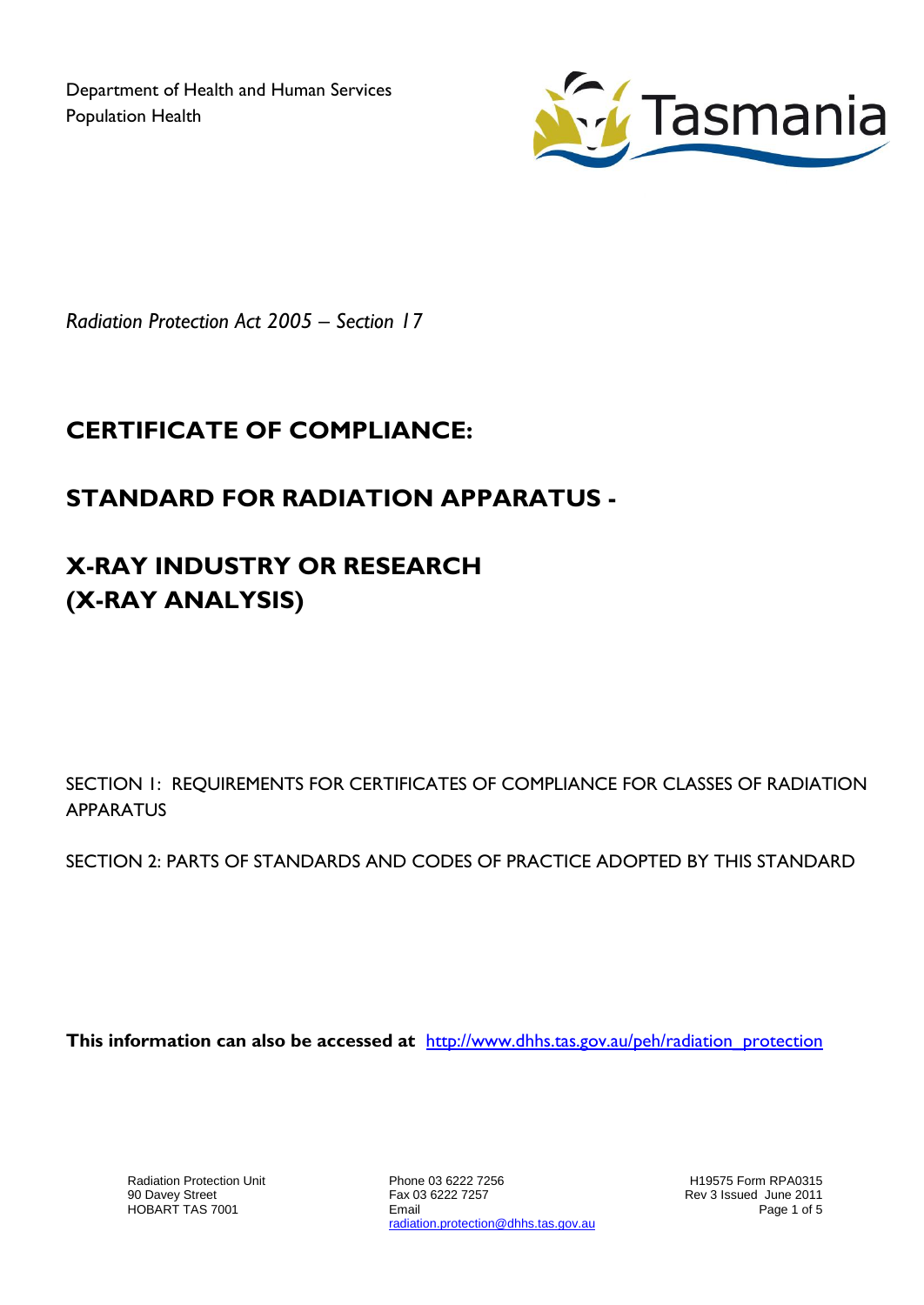**Section 1 –** REQUIREMENT FOR CLASSES OF RADIATION APPARATUS TO COMPLY WITH STANDARDS AND CODES OF PRACTICE**.**

**This Standard is to be used when assessing Radiation Sources, classified by Radiation Protection Act 2005 licences as "X-ray X-ray Analysis" for the purpose of issuing a certificate of compliance.**

**In order for a certificate of compliance to be issued the Radiation Source must be shown to fully comply with the requirements in Section 2.**

**† Where an item was demonstrated to comply at the time of manufacture or supply, ongoing compliance for that item may be stated only if it is reasonable to assume there has been no change, modification, damage or unacceptable wear and tear to that item since the time of manufacture.** 

**The requirements in Section 2 are taken from the following:**

RHS 9 *National Health and Medical Research Council Code of practice for protection against ionizing radiation emitted from X-ray analysis equipment (1984)*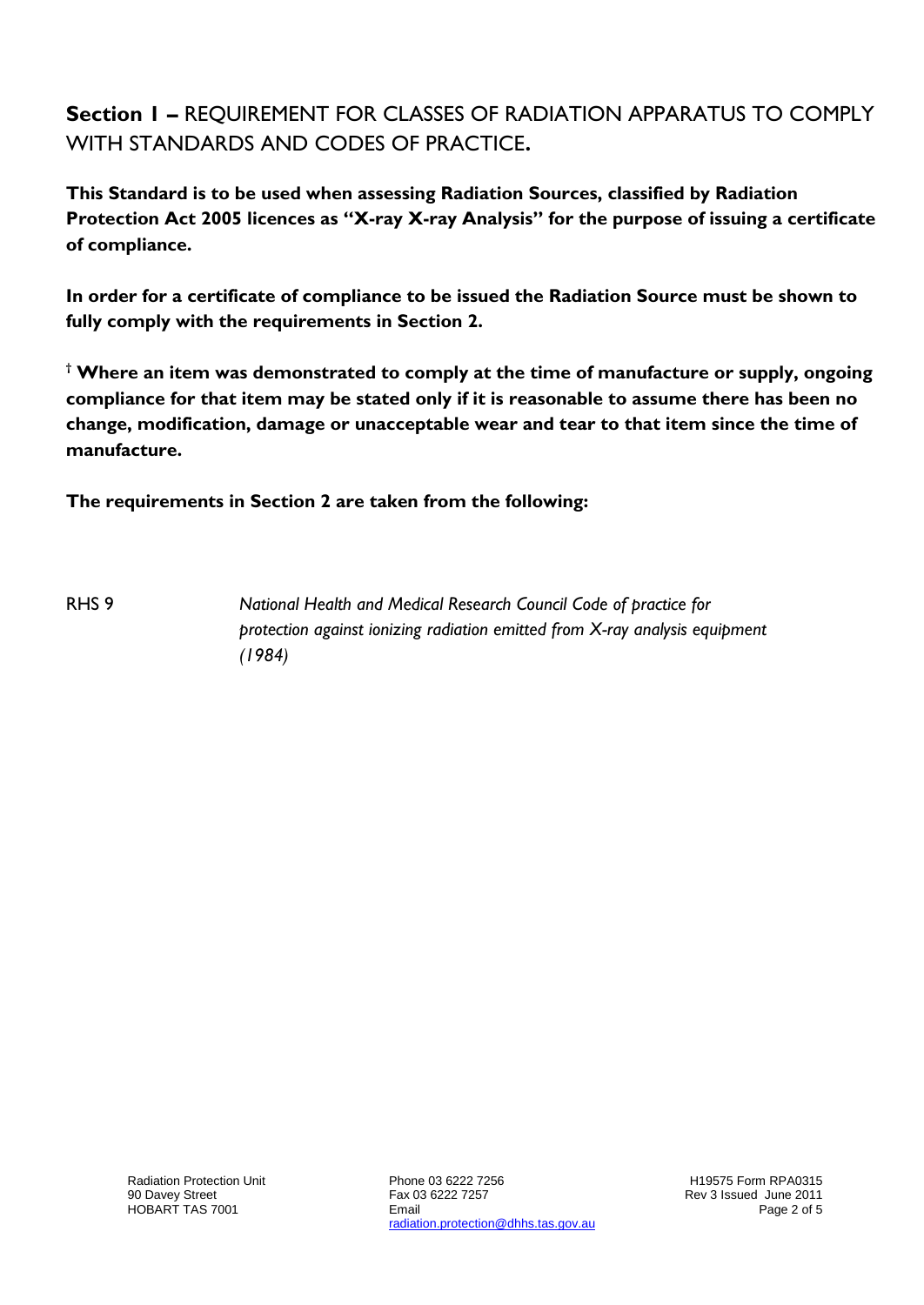## **Section 2 –** PARTS OF STANDARDS AND CODES OF PRACTICE ADOPTED BY THIS STANDARD OF COMPLIANCE.

| Item                    | <b>Requirements</b>                                                                              |
|-------------------------|--------------------------------------------------------------------------------------------------|
| Interlocks <sup>†</sup> | All interlocks fitted must:                                                                      |
|                         | be designed so that it is difficult to render them ineffective;                                  |
|                         | be based on mechanical linkages, or any other mechanism that can be shown to be                  |
|                         | of equal or greater reliability, efficiency and difficulty to render ineffective;                |
|                         | if electrical contacts such as micro switches are used, they must be positioned so<br>п          |
|                         | that it is very difficult to operate them except by means of the appropriate                     |
|                         | interlocked component; and                                                                       |
|                         | incorporate dual micro switches for each interlock in which micro switches are                   |
|                         | used.                                                                                            |
|                         | RHS 9 5.3.1, 5.3.2, 5.3.3, 5.3.4                                                                 |
| <b>Tube</b>             | Each X-ray tube incorporated in an X-ray analysis unit must be enclosed in a tube housing        |
| Housing <sup>†</sup>    | which satisfies the following requirements:                                                      |
|                         | It must be constructed of material of sufficient strength and thickness to ensure that it        |
|                         | cannot be fractured or deformed by normal use, accidental impact or misuse.                      |
|                         | RHS 9 5.3.2.1                                                                                    |
| X-ray                   | Each aperture in the tube housing must be covered by:                                            |
| aperture                | (a) a shutter or                                                                                 |
|                         | (b) a completely shielded enclosure, all entrances to which are interlocked so that opening      |
|                         | one entrance immediately de-energizes the X-ray tube.                                            |
|                         | RHS 9 5.3.2.2                                                                                    |
| <b>Interlocked</b>      | The X-ray tube and tube housing must be interlocked so that the removal of one from the          |
| tube and                | other or the removal of protective covers from any port or service opening will immediately      |
| tube                    | de-energize the X-ray tube.                                                                      |
| housingt                | RHS 9 5.3.2.4                                                                                    |
| X-ray tube              | Each tube shutter must satisfy the following:                                                    |
| shutters                | be constructed that the scattered and leakage radiation dose (including scatter from             |
|                         | the shutter surfaces) in one hour at any accessible point five centimetres from the              |
|                         | shutter does not exceed 25 micro Sv when the X-ray tube is operated at any of the                |
|                         | permissible ratings specified by the manufacturer of the X-ray analysis unit;                    |
|                         | be fitted with a positive closing device which, in the absence of an external applied<br>٠       |
|                         | force, keeps the shutter closed;                                                                 |
|                         | be constructed that it is impossible to remove the shutter and its operating                     |
|                         | mechanism without the use of tools                                                               |
|                         | <sup>t</sup> be constructed that the shutter and its operating mechanism is interlocked with the |
|                         | tube housing so that their removal de-energizes the X-ray tube.                                  |
|                         | Each shutter must be linked with an illuminated sign or light which is illuminated               |
|                         | when that shutter is open and indicates without ambiguity which shutter is open.                 |
|                         | RHS 9 5.3.3.1, 5.3.3.2, 5.3.3.3, 5.3.3.4, 5.3.6.2                                                |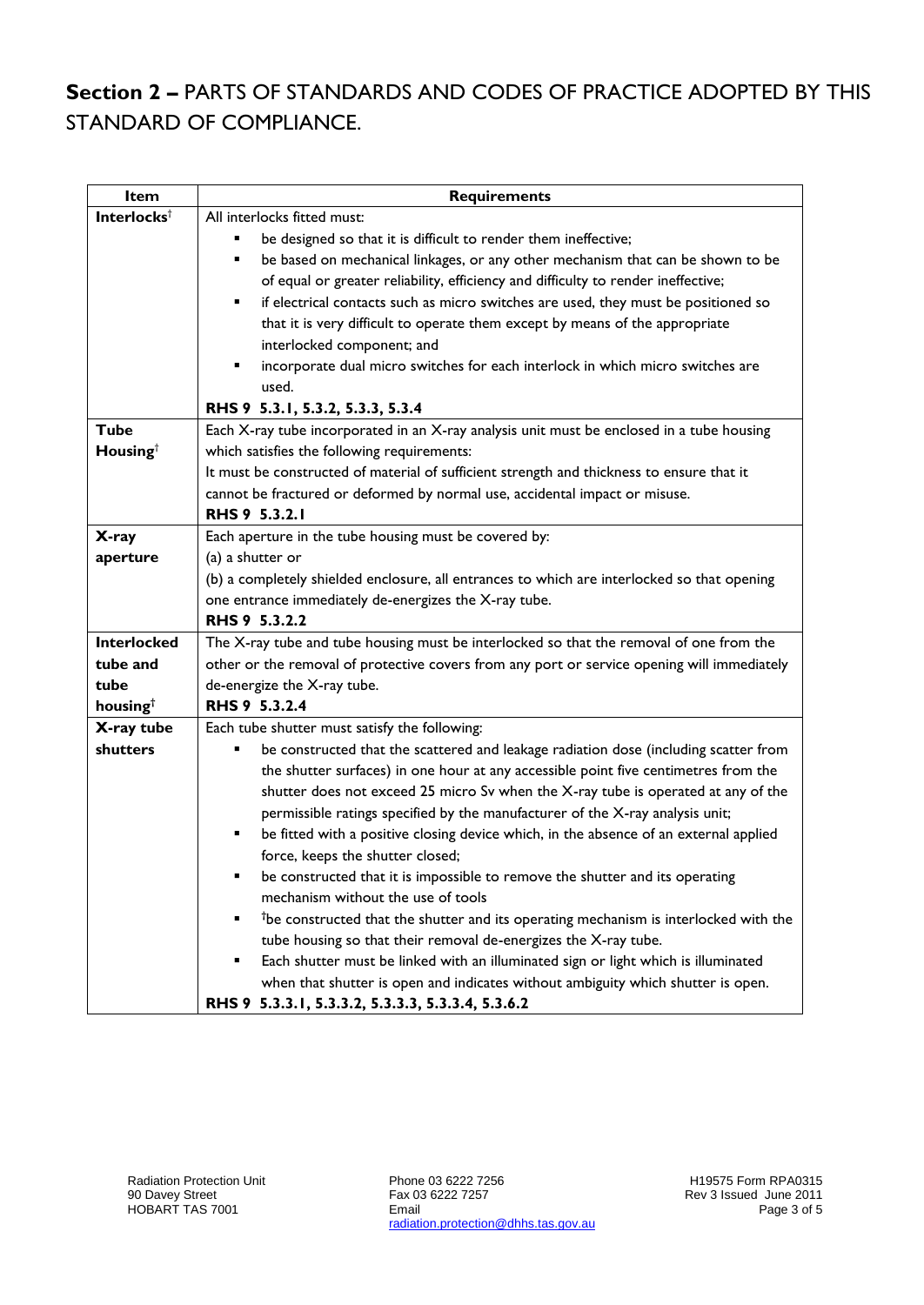| <b>Indicators</b> | Every X-ray analysis unit must be fitted with an illuminated sign or a combination of a sign      |
|-------------------|---------------------------------------------------------------------------------------------------|
|                   | and a light which is activated only if the X-ray tube is energized and which then indicates that  |
|                   | the X-ray tube is operating. This sign must be legible and readily discernible for at least two   |
|                   | metres on all accessible sides of the X-ray analysis unit.                                        |
|                   | RHS 9 5.3.6.1                                                                                     |
|                   | Each shutter must be linked with an illuminated sign or light which is illuminated only when      |
|                   | that shutter is open and indicates without ambiguity which shutter is open.                       |
|                   | RHS 9 5.3.6.2                                                                                     |
|                   | The indicator lights must be designed to be 'fail safe' (i.e. to de-energize the X-ray if a light |
|                   | fails); alternatively, adequate warning that a light has failed must be indicated in a clear and  |
|                   | unambiguous manner.                                                                               |
|                   | RHS 9 5.3.6.6                                                                                     |
| <b>Partly</b>     | Partly enclosed units which incorporate fixed shields and/or barriers must be designed to give    |
| <b>Enclosed</b>   | a clear and positive warning if the barriers or shields are incomplete.                           |
| <b>Units</b>      | A clear and unambiguous notice must also be displayed on or near the unit indicating the          |
|                   | hazards of operating the unit while barriers or shields are incomplete.                           |
|                   | RHS 9 5.3.6.7                                                                                     |
|                   |                                                                                                   |
|                   | Partly enclosed units which are partly enclosed by interlocked or fixed barriers and/or shields   |
|                   | must have displayed on or near them a prominent notice which warns of the hazard of               |
|                   | placing any part of the body, such as the hand, inside the barriers or shields.                   |
|                   | RHS 9 5.3.6.8                                                                                     |
|                   | Each X-ray analysis unit must be clearly labelled to indicate whether it is an enclosed unit, or  |
|                   | a partly enclosed unit.                                                                           |
|                   | RHS 9 5.3.6.9                                                                                     |
|                   |                                                                                                   |
|                   | It must be so constructed that it incorporates an enclosure or enclosures which partly            |
|                   | enclose the primary X-ray beams sufficiently to ensure that no person may inadvertently           |
|                   | expose any part of their body to a primary beam.                                                  |
|                   | The enclosure must:                                                                               |
|                   | (a) be interlocked in accordance with RHS 9 5.4.2. or fixed so as to require the use of tools     |
|                   | for removal.                                                                                      |
|                   | (b) incorporate collimator shields in accordance with RHS 9 5.4.5, and                            |
|                   | (c) contain appropriate shielding material or be located at a sufficient distance from the X-ray  |
|                   | tube that the dose of radiation at any accessible point five centimetres from the surface of      |
|                   | each partial enclosure must not exceed 25 micro Sv in one hour.                                   |
|                   | <b>RHS 9 5.5.1</b>                                                                                |
|                   |                                                                                                   |
|                   | It should be so sited that if for any reason a shutter is opened while an entrance to an          |
|                   | enclosure is uncovered or barriers are incomplete, the resultant, primary beam is directed        |
|                   | away from areas that may be occupied. If such siting is not possible, beam stops or fixed         |
|                   | shields must be placed to adequately protect persons in these areas from the beam.                |
|                   | <b>RHS 9 5.5.2</b>                                                                                |
|                   |                                                                                                   |
|                   | It must be so constructed that all operations are most easily and quickly carried out with all    |
|                   | shields in place and all interlocks in operation.                                                 |
|                   | <b>RHS 9 5.5.4</b>                                                                                |

Phone 03 6222 7256 Fax 03 6222 7257 Email radiation.protection@dhhs.tas.gov.au